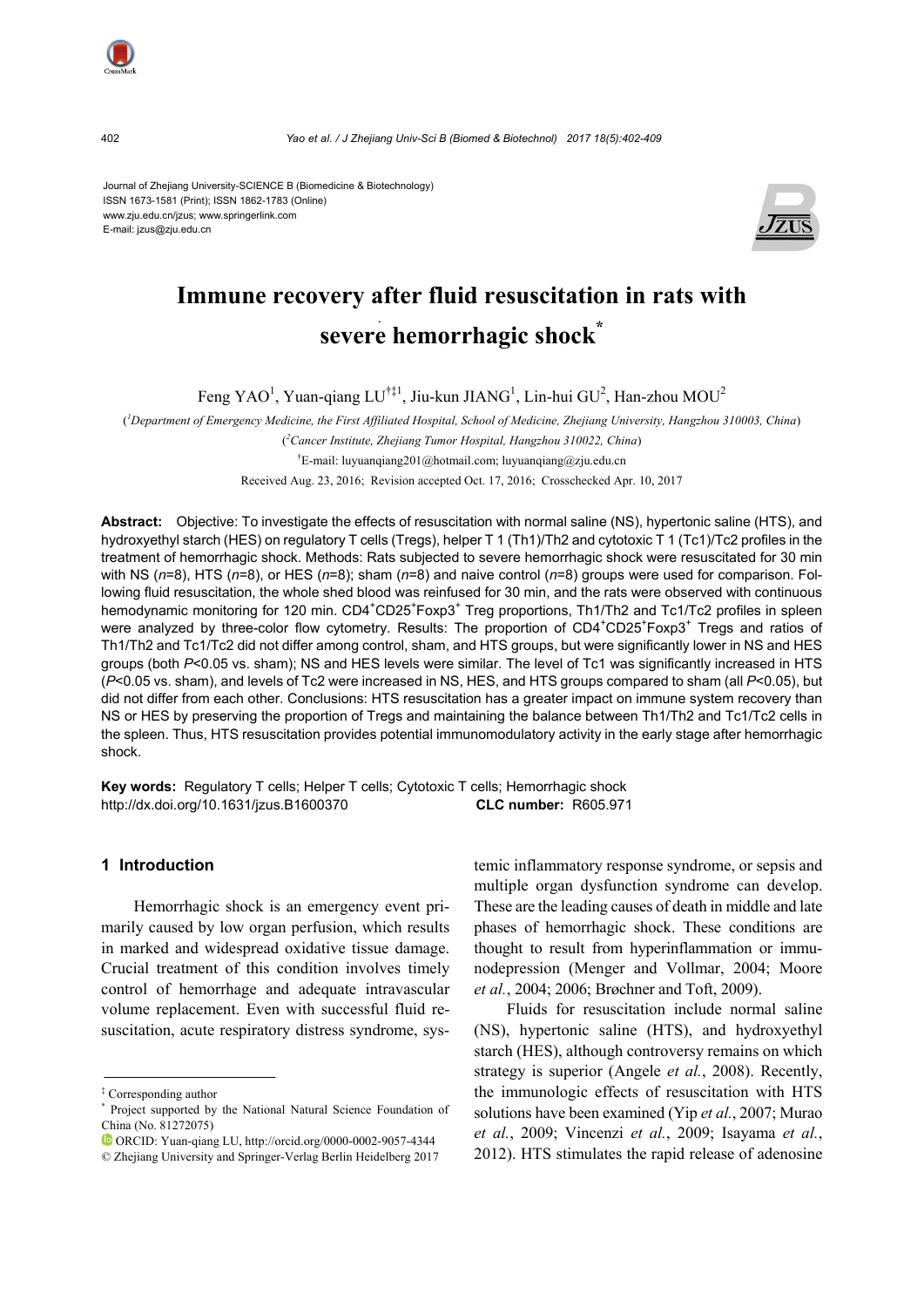triphosphate (ATP) in a time- and concentrationdependent manner, which enhances T-cell activation by increasing Ca<sup>2+</sup> influx (Yip *et al.*, 2007). In addition, HTS resuscitation suppresses the release of proinflammatory cytokines (Isayama *et al.*, 2012), and thus might improve immunosuppressive reactions after hemorrhagic shock. Indeed, our previous studies indicate that HTS alleviates immune disorders and limits tissue injury after hemorrhagic shock (Lu *et al.*, 2007; 2008; 2010).

Although serious immune dysfunction often appears in the middle or late stage, immune and inflammation systems are involved from the onset of hemorrhagic shock. Hence, it is essential to reveal the initial impacts of resuscitation with different fluids on the immune system to provide advice for early recovery and immune intervention strategies. The purpose of this study was to compare the effects of three resuscitation fluids on immune cell regulation in the early stage of hemorrhagic shock. Specifically, we evaluated the proportion of regulatory T cells (Tregs), which help maintain immune balance, and can limit inflammatory tissue damage caused by infection, autoimmunity, allogeneic immune responses, and antitumor immunity (Belkaid and Rouse, 2005; Zhao *et al.*, 2013); we also evaluated the ratios of helper T (Th) and cytotoxic T (Tc), which can execute many crucial immune functions (Marcu *et al.*, 2007; Zhang *et al.*, 2008; Chen *et al*., 2014).

# **2 Materials and methods**

# **2.1 Ethics statement**

This study was approved by the Ethics Committee of the School of Medicine, Zhejiang University, Hangzhou, China. Animals were handled according to the criteria outlined in the Guide for the Care and Use of Laboratory Animals (National Research Council, 2011).

#### **2.2 Animals**

Forty male Sprague-Dawley rats, weighing 280– 330 g, were purchased from the Laboratory Animal Center of the Medical Institute of Zhejiang Province, China and were maintained on standard rat diet and tap water ad libitum before the experiment. Animals were housed under controlled light/dark conditions for at least 3 d; the light period was from 8:00 a.m. to 5:00 p.m. in specific pathogen-free conditions.

#### **2.3 Experimental protocol**

Rats were anesthetized with 40 mg/kg pentobarbital intraperitoneally (IP) and placed in a supine position on a warm pad (25 °C). After sterilization with 10% (0.1 g/ml) povidone-iodine solution, the right carotid artery was isolated and cannulated with a polyethylene catheter, which was used for blood withdrawal and connected to a pressure transducer and computerized physiograph system (model 1290C; Hewlett-Packard Co., Palo Alto, CA, USA) for continuous hemodynamic monitoring. In the same way, the left femoral vein was cannulated for fluid infusion, and rats were heparinized (500 U/kg). Rats were observed for 10 min post-cannulation to ensure stable blood hemodynamics and spontaneous breathing. Blood loss during cannulation was collected by gauze for measurement by weight; only rats with <0.22 g blood loss were used for fluid resuscitation experiments.

Severe and controlled hemorrhagic shock was induced according to our previous studies (Lu *et al.*, 2007; 2008; 2010). Briefly, while under the mild anesthesia (40 mg/kg pentobarbital IP), acute hemorrhage was initiated (time=0 min) with four controlled blood withdrawals via the right carotid arterial cannula: 10 ml/kg per 5 min for the first two withdrawals, then 5 ml/kg per 5 min for the second two, to yield a total hemorrhage volume of 30 ml/kg. The shed blood was collected in glass syringes with heparin for later reinfusion. Fluid resuscitation was administered after 30 min. In the third stage, at 60 min, rats were reinfused with the whole shed blood to represent in-hospital emergency treatment. An observation stage then ensued (time=90–210 min) via continuous hemodynamic monitoring. Rats were then sacrificed by heart puncture and the spleens were removed for preparation of cell suspensions used in subsequent analyses.

#### **2.4 Grouping of animals**

Forty rats were randomly assigned to one of five groups (*n*=8 each group). In the control group, rats received no operative intervention. In the sham group, rats only received anesthesia, cannulation, heparinization, and observation. In the fluid resuscitation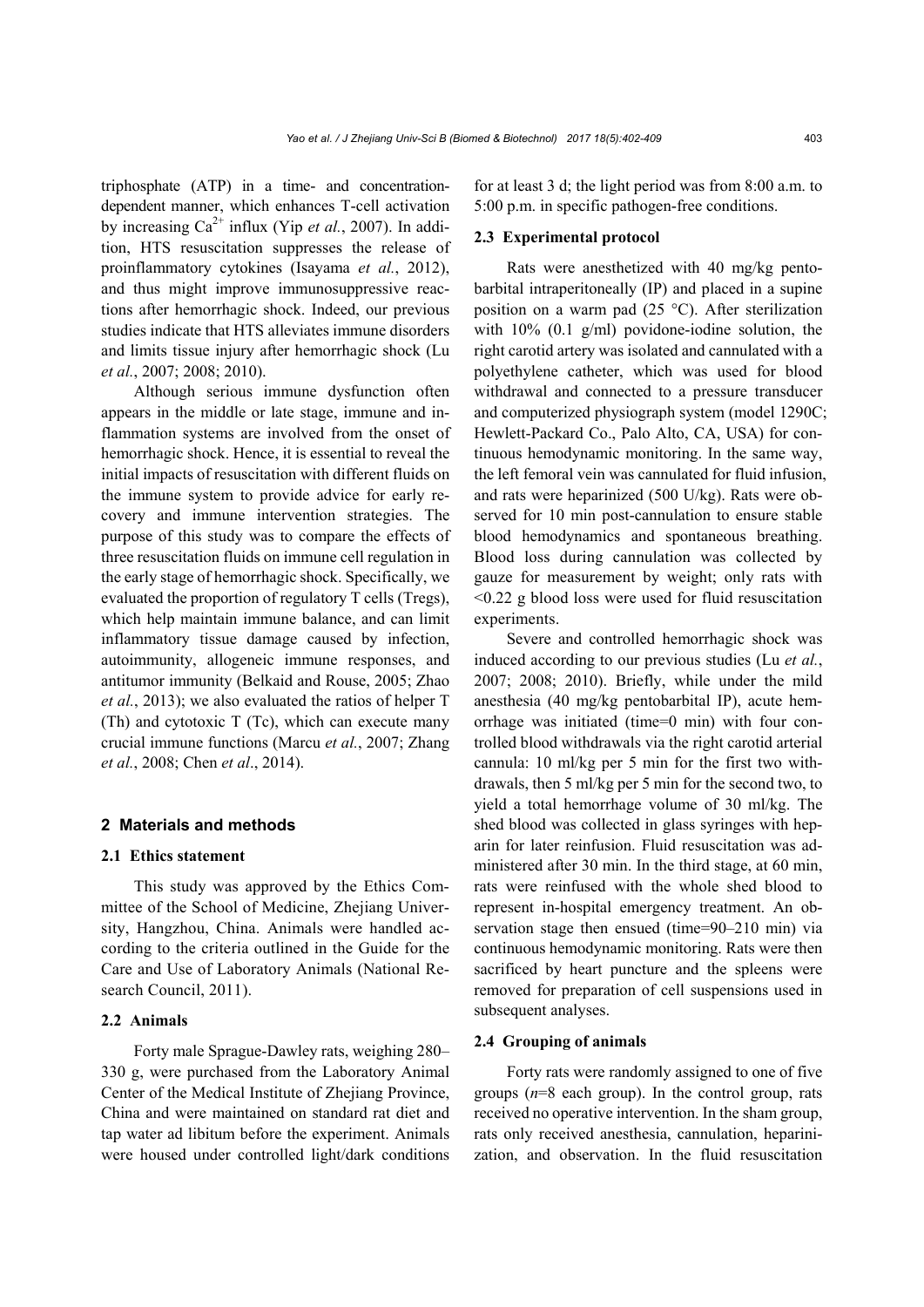phase, rats in the NS resuscitation group received 0.9% (9 g/L) NaCl infusion for a 3:1 ratio against the blood loss volume (Gurfinkel *et al.*, 2003; Alam *et al.*, 2004; Barros *et al.*, 2011; Maier and Alam, 2011). The HTS group received 6.0 ml/kg body weight of 7.5% (0.075 g/ml) NaCl solution for a 1:5 ratio against blood loss volume (Murao *et al.*, 2003a; 2003b). The HES group received 30 ml/kg body weight of 6% HES (200/0.5; Fresenius Kabi, Baden Humboldt, Germany) solution for a 1:1 ratio against blood loss volume (Barros *et al.*, 2011).

#### **2.5 Flow cytometry**

RBC Lysis Buffer was used to remove the red blood cells from the sample. The monoplast suspension of spleen was prepared according to our previous protocol (Lu *et al.*, 2013). Spleen cell suspensions were cultured for 4 h at 37 °C at 5%  $CO<sub>2</sub>$  in RPMI-1640 media (Sigma-Aldrich, St. Louis, MO, USA) containing phorbol myristate acetate, ionomycin, monensin (Beyotime, China), and fetal bovine serum.

Three-color flow cytometer (FC500, FACSCalibur; Beckman-Coulter, Brea, CA, USA) was then used to detect the various cell types. The software FACSCalibur (Beckman-Coulter, USA) was used for flow cytometric analysis. Anti-rat CD4 FITC (fluorescein isothiocyanate), CD25 PE (phycoerythrin), and Foxp3 PerCP-Cy5 (peridinin chlorophyll proteincyanine 5) antibodies, and their isotype controls (eBioscience, San Diego, CA, USA) were used for detecting Tregs (CD4<sup>+</sup>CD25<sup>+</sup>Foxp3<sup>+</sup>). Anti-rat CD3 FITC, CD8a PerCP, interleukin (IL)-4 PE, and interferon (IFN)-*γ* PE antibodies, and their isotype controls (BD Biosciences, San Jose, CA, USA) were used for detecting Th1 (CD3<sup>+</sup>IFN-γ<sup>+</sup>CD8<sup>-</sup>), Th2 (CD3<sup>+</sup>IL-4<sup>+</sup>CD8<sup>-</sup>), Tc1 (CD3<sup>+</sup>IFN-γ<sup>+</sup>CD8<sup>+</sup>), and Tc2  $(CD3+IL-4+CD8+$  cells.

# **2.6 Statistical analysis**

Data analyses were performed using SPSS Version 13.0 software (SPSS Inc., Chicago, IL, USA). Cell type percentages and ratios were compared by the homogeneity test, and then one-way analysis of variance (ANOVA) and the least significant difference *t*-test were applied for comparisons among the five groups. A two-way repeated-measures ANOVA was performed to compare arterial pressures among the groups. Data are presented as mean±standard deviation (SD) with a *P*<0.05 considered statistically significant.

# **3 Results**

#### **3.1 Mean arterial pressure**

All rats undergoing acute hemorrhagic shock survived the experiments, with about 50% loss of blood volume based on weight. Mean arterial pressures (MAPs) measured throughout the experiment are presented in Fig. 1. Blood pressure levels for rats in the control group were not obtained, as they did not receive polyethylene catheters for monitoring. Acute hemorrhage initially induced a dramatic decrease in MAP, to about 20 mmHg at 20 min, which increased to about 30 mmHg at 30 min by self-compensation. Fluid resuscitation restored pressures within 15 min, with MAPs approaching 90 mmHg at the 45 min time-point. The MAPs then remained stable throughout the emergency treatment (60–90 min) and observation (90–210 min) stages. MAP levels remained unchanged throughout the entire experiment for rats in the sham group.



**Fig. 1 Mean arterial pressure (MAP) monitoring**  Sham: sham group (*n*=8); NS: normal saline group (*n*=8); HTS: hypertonic saline group (*n*=8); HES: hydroxyethyl starch group (*n*=8). Data are represented as mean±SD

A two-way repeated-measures ANOVA was performed with fluids as the between-subjects factors and MAPs obtained at different time-points as withinsubject variables. As a Mauchly's test of sphericity indicated that variances in differences among the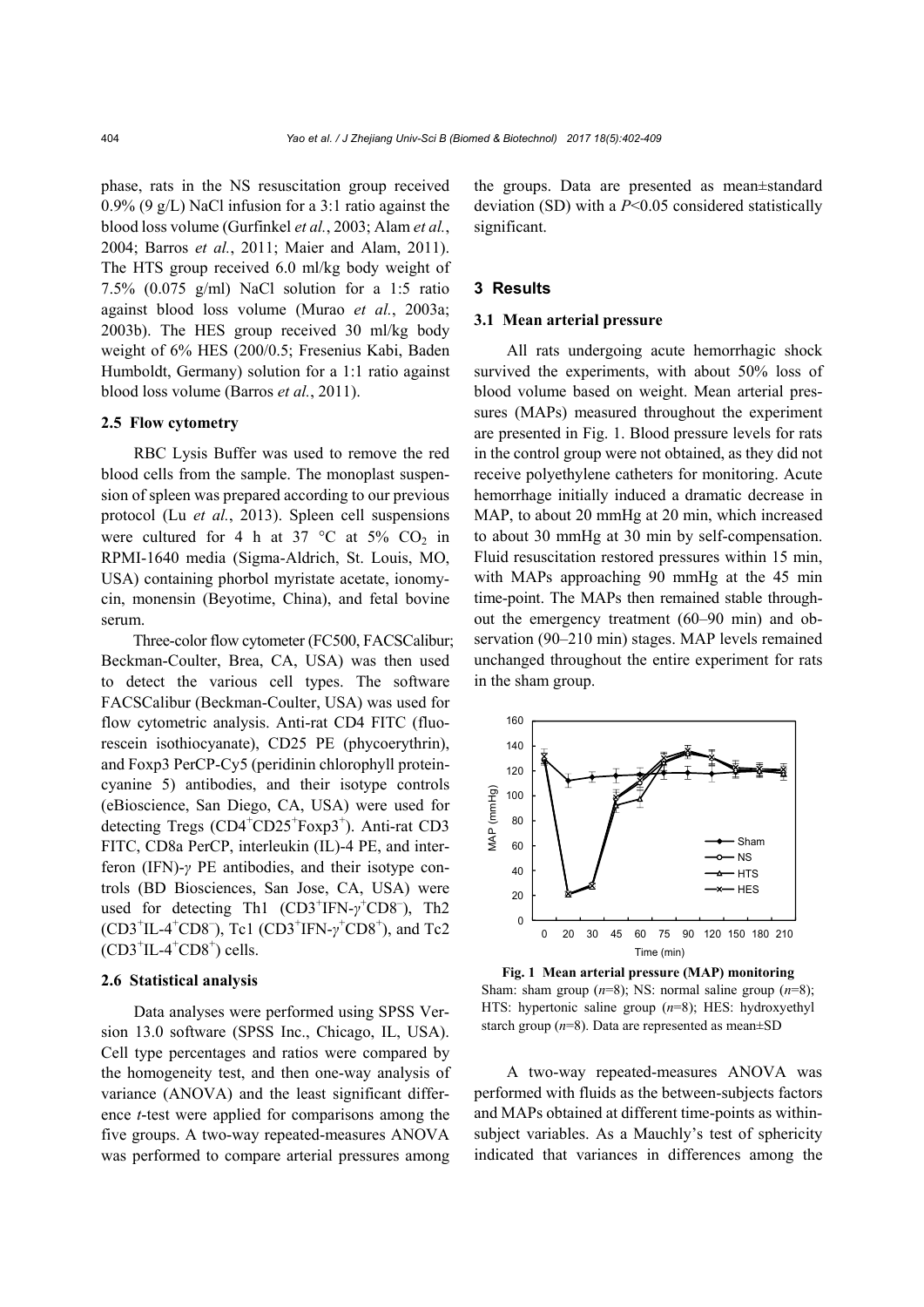groups were not equal (*df*=54, *P*<0.05), degrees of freedom were corrected using Greenhouse-Geisser estimates of sphericity (*ε*=0.34). As a result, no significant difference in MAP was found among NS, HTS, and HES groups during the experiment (*F*[6.78, 50.82]=1.943, *P*>0.05).

# **3.2 Changes of CD4<sup>+</sup> CD25+ Foxp3<sup>+</sup> Tregs in spleen**

 The representative illustration of flow cytometry for Tregs is shown in Fig. 2. The percentage of CD4<sup>+</sup> CD25<sup>+</sup> Foxp3<sup>+</sup> Tregs in rats receiving HTS fluid resuscitation did not differ from those in sham and control rats (Table 1). However, the percentages of Tregs in NS and HES groups were similar and significantly lower than those in the control and sham groups (*P*<0.05).

# **3.3 Changes of Th1/Th2 and Tc1/Tc2 ratios in spleen**

The representative illustration of flow cytometry for Th and Tc is shown in Fig. 3. Ratios of Th1/Th2 and Tc1/Tc2 in rats receiving HTS resuscitation did



**Fig. 2 Representative illustration of flow cytometry for Tregs**  (a) Upper right quadrant represents  $CD4^+CD25^+$  cells. (b) Upper right quadrant represents  $CD4^+CD25^+$  Foxp3<sup>+</sup> Tregs



#### **Fig. 3 Representative illustration of flow cytometry for Th and Tc cells**

(a) Upper right quadrants represent CD3<sup>+</sup>interferon (IFN)-γ<sup>+</sup> (top) and  $CD3^+$ interleukin (IL)-4<sup>+</sup> (bottom) cells, respectively. (b) Upper right quadrant represents CD3<sup>+</sup>IFN-γ<sup>+</sup>  $CDB<sup>+</sup>$  Tc1 cells and lower right quadrant represents  $CD3+TFN-\gamma^+$ CD8<sup>−</sup> Th1 cells (top); upper right quadrant represents  $\widehat{CD3}^+\widehat{IL}$ -4<sup>+</sup>CD8<sup>+</sup> Tc2 cells and lower right quadrant represents CD3<sup>+</sup>IL-4<sup>+</sup>CD8<sup>−</sup>Th2 cells (bottom)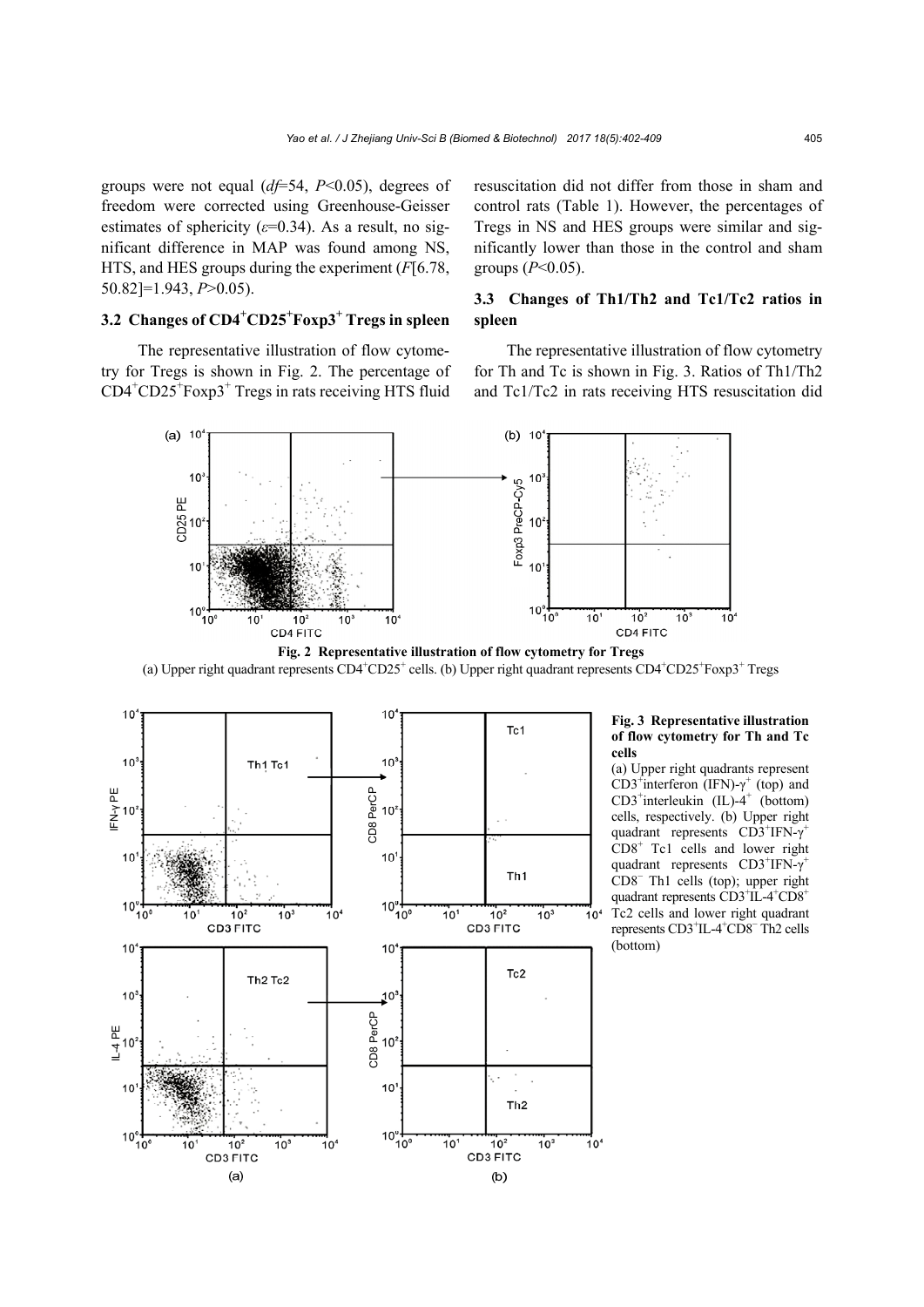not differ from those in the control and sham rats (Table 2). However, both ratios were significantly lower in rats receiving NS and HES than in the control and sham groups (*P*<0.05). Interestingly, the percentage of Tc1 cells was significantly higher only in the HTS group, whereas the levels of Tc2 in all three groups receiving fluid resuscitation were equally and significantly improved (*P*<0.05 vs. control and sham; Fig. 4).



Control: control group (*n*=8); Sham: sham group (*n*=8); NS: normal saline group (*n*=8); HTS: hypertonic saline group (*n*=8); HES: hydroxyethyl starch group (*n*=8). Data are represented as mean $\pm$ SD.  $^*P$  < 0.05, vs. control;  $^{\Delta}P$  < 0.05, vs. sham by one-way ANOVA and the least significant difference *t*-test

# **4 Discussion**

Tregs mediate immune and inflammatory responses in many pathophysiologic processes. A sufficient quantity of Tregs is critical in keeping inflammation balance and reducing tissue injury (Li *et al*., 2009; Fogle *et al*., 2010b; Tang *et al*., 2014; Zhao *et al*., 2015; Zhang *et al*., 2016). Excessive activity or quantity of Tregs can promote infectious deterioration, sepsis, or tumor immune escape, whereas an insufficient amount can result in overactive inflammatory responses (Burgents *et al*., 2010; Fogle *et al*., 2010a; Carambia *et al*., 2014). Tregs have been shown to be differentially influenced by various resuscitation fluids after hemorrhagic shock (Murao *et al*., 2009; Isayama *et al*., 2012). In the present study, resuscitation with HTS did not alter the percentage of Tregs in the spleen, whereas NS and HES significantly lowered it. Thus, resuscitation with a small volume (1:5 ratio against blood loss volume)

**Table 1 Percentages of CD4+ CD25<sup>+</sup> Foxp3<sup>+</sup> Tregs** 

| Group      | n | Tregs $(\% )$                             |
|------------|---|-------------------------------------------|
| Control    | 8 | $2.21 \pm 0.35$                           |
| Sham       | 8 | $1.96 \pm 0.30$                           |
| NS         | 8 | $1.36 \pm 0.19^{*4}$                      |
| <b>HTS</b> | 8 | $2.10 \pm 0.31$ <sup>#§</sup>             |
| <b>HES</b> | 8 | $1.24 \pm 0.34$ <sup>*</sup> <sup>4</sup> |
| F          |   | 17.072                                    |
| P          |   | 0.000                                     |

HES: hydroxyethyl starch; HTS: hypertonic saline; NS: normal saline. Data are represented as mean±SD.  $P<0.05$ , vs. control;  $^{\Delta}P$  < 0.05, vs. sham;  $^{\#}P$  < 0.05, vs. NS;  $^{\$}P$  < 0.05, vs. HES

**Table 2 Th1/Th2 and Tc1/Tc2 ratios**

| Group            | n | Th1/Th2                                                  | Tc1/Tc2                                                  |
|------------------|---|----------------------------------------------------------|----------------------------------------------------------|
| Control          | 8 | $0.37 \pm 0.08$                                          | $0.46\pm0.10$                                            |
| Sham             | 8 | $0.35 \pm 0.08$                                          | $0.47\pm0.11$                                            |
| NS               | 8 | $0.22 \pm 0.06^{\ast}$ <sup><math>\triangle</math></sup> | $0.33 \pm 0.04^{\ast}$ <sup><math>\Delta</math></sup>    |
| <b>HTS</b>       | 8 | $0.32 \pm 0.07$ <sup>#§</sup>                            | $0.42 \pm 0.08$ <sup>#§</sup>                            |
| <b>HES</b>       | 8 | $0.23 \pm 0.07^{\ast}$ <sup><math>\triangle</math></sup> | $0.32 \pm 0.08^{\ast}$ <sup><math>\triangle</math></sup> |
| F                |   | 7.051                                                    | 5.395                                                    |
| $\boldsymbol{P}$ |   | 0.000                                                    | 0.002                                                    |
|                  |   |                                                          |                                                          |

HES: hydroxyethyl starch; HTS: hypertonic saline; NS: normal saline. Data are represented as mean±SD.  $P$  < 0.05, vs. control; <sup>∆</sup> *P*<0.05, vs. sham; # *P*<0.05, vs. NS; § *P*<0.05, vs. HES

of HTS can stabilize spleen Tregs in the early phase, and may play a beneficial role in reducing immunologic stress after hemorrhagic shock. Indeed previous studies have shown that HTS resuscitation can reduce the injury to lungs and intestinal mucosa after hemorrhagic shock (Fernandes *et al*., 2009; Gao *et al*., 2009; Lu *et al*., 2010). The proposed mechanism by which HTS can mediate these effects is by shrinking cells and mechanically altering membranes, resulting in the release of ATP and promotion of T-cell function (Loomis *et al*., 2003; Woehrle *et al*., 2010; Ledderose *et al*., 2016). Whether a similar mechanism is involved in the effect on Tregs in our rat hemorrhagic shock model requires further research.

The ratios of Th1/Th2 and Tc1/Tc2 can reflect the balance of immune stability to some degree. Several studies have shown that hemorrhagic shock disturbs this balance by enhancing the differentiations of Th2 and Tc2 cells and suppressing the differentiations of Th1 and Tc1 cells, which increases the risks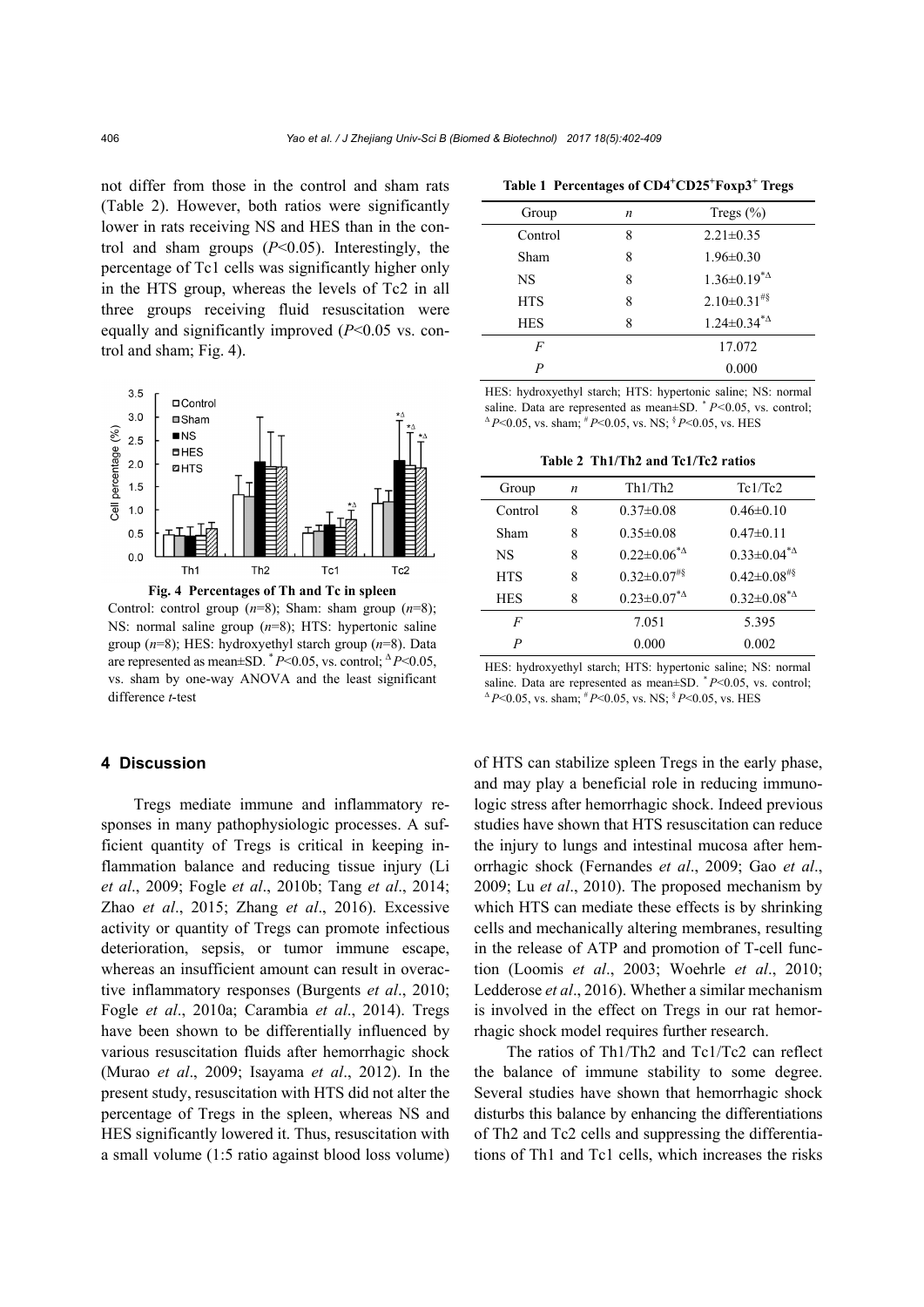of sepsis and multiple organ failure (Marcu *et al*., 2007; Miller *et al*., 2007; Chen *et al*., 2014). In the present study, resuscitation with HES and NS significantly lowered the ratios of Th1/Th2 and Tc1/Tc2. However, the quantities of Tc1 and Tc2 cells were increased with HTS, whereas only Tc2 cells increased with NS and HES. It is possible that HTS resuscitation preserves Th1 and Tc1 cell differentiation, and may have more effective immunomodulation activity than NS and HES in the early stage after hemorrhagic shock. Consistent with this, Zhang *et al*. (2008) showed that the differentiation of Th1 cells was enhanced after resuscitation with HES.

Peripheral blood was not analyzed in the present study in consideration of the effect of blood reinfusion on immune function of peripheral blood mononuclear cells. However, the results of the present study indicated that resuscitation with all three fluids equally restored MAP levels in the early stage of hemorrhagic shock. Although the MAP in rats receiving HTS was slightly lower than those in the other groups at the end of the fluid resuscitation stage, it was still high enough  $((97.50 \pm 6.83)$  mmHg) to maintain blood supply to vital organs, based on previous reports (Lu *et al*., 2010; Barros *et al*., 2011; Vallet, 2011; Cui *et al*., 2014). Fluid resuscitation with NS or HES may result in hypoosmolar dehydration, thus stimulating an immune system response and inflammatory injury, whereas HTS may promote a more beneficial state of immunologic stress. The effect of resuscitation with these fluids on coagulation and liver/kidney function still needs to be explored to provide more useful information for future clinical application.

In summary, this study shows that resuscitation with a small volume of HTS has a stronger impact on the spleen immune system than HES or NS. Specifically, HTS preserves Treg proportions in the spleen, while increasing the numbers of Th1 and Tc1 cells and maintaining the balance between Th1/Th2 and Tc1/Tc2. Additional studies are needed to further investigate the related mechanisms.

#### **Compliance with ethics guidelines**

Feng YAO, Yuan-qiang LU, Jiu-kun JIANG, Lin-hui GU, and Han-zhou MOU declare that they have no conflict of interest.

All institutional and national guidelines for the care and use of laboratory animals were followed.

#### **References**

Alam, H.B., Stanton, K., Koustova, E., *et al.*, 2004. Effect of different resuscitation strategies on neutrophil activation in a swine model of hemorrhagic shock. *Resuscitation*, **60**(1):91-99.

http://dx.doi.org/10.1016/j.resuscitation.2003.08.006

Angele, M.K., Schneider, C.P., Chaudry, I.H., 2008. Benchto-bedside review: latest results in hemorrhagic shock. *Crit. Care*, **12**(4):218.

http://dx.doi.org/10.1186/cc6919

Barros, J.M., do Nascimento, P.Jr., Marinello, J.L., *et al.*, 2011. The effects of 6% hydroxyethyl starch-hypertonic saline in resuscitation of dogs with hemorrhagic shock. *Anesth. Analg.*, **112**(2):395-404.

http://dx.doi.org/10.1213/ANE.0b013e3181f2e9b2

- Belkaid, Y., Rouse, B.T., 2005. Natural regulatory T cells in infectious disease. *Nat. Immunol.*, **6**(4):353-360. http://dx.doi.org/10.1038/ni1181
- Brøchner, A.C., Toft, P., 2009. Pathophysiology of the systemic inflammatory response after major accidental trauma. *Scand. J. Trauma Resusc. Emerg. Med.*, **17**:43. http://dx.doi.org/10.1186/1757-7241-17-43
- Burgents, J.E., Moran, T.P., West, M.L., *et al.*, 2010. The immunosuppressive tumor environment is the major impediment to successful therapeutic vaccination in Neu transgenic mice. *J. Immunother.*, **33**(5):482-491. http://dx.doi.org/10.1097/CJI.0b013e3181d756bb
- Carambia, A., Freund, B., Schwinge, D., *et al.*, 2014. TGF-βdependent induction of  $CD4^+CD25^+$  Foxp3<sup>+</sup> Tregs by liver sinusoidal endothelial cells. *J. Hepatol.*, **61**(3):594-599. http://dx.doi.org/10.1016/j.jhep.2014.04.027
- Chen, J.M., Lv, J., Ma, K., *et al.*, 2014. Assessment of internal mammary artery injury after blunt chest trauma: a literature review. *J. Zhejiang Univ.-Sci. B (Biomed. & Biotechnol.)*, **15**(10):864-869. http://dx.doi.org/10.1631/jzus.B1400098
- Cui, Y., Sun, B., Wang, C., *et al.*, 2014. Effects of different types of hydroxyethyl starch (HES) on microcirculation perfusion and tissue oxygenation in patients undergoing liver surgery. *Int. J. Clin. Exp. Med.*, **7**(3):631-639.
- Fernandes, C.I., Llimona, F., Godoy, L.C., *et al*., 2009. Treatment of hemorrhagic shock with hypertonic saline solution modulates the inflammatory response to live bacteria in lungs. *Braz. J. Med. Biol. Res.*, **42**(10): 892-901.

http://dx.doi.org/10.1590/S0100-879X2009005000024

Fogle, J.E., Mexas, A.M., Tompkins, W.A., *et al.*, 2010a. CD4<sup>+</sup>CD25<sup>+</sup> T regulatory cells inhibit CD8<sup>+</sup> IFN-γ production during acute and chronic FIV infection utilizing a membrane TGF-β-dependent mechanism. *AIDS Res. Hum. Retroviruses*, **26**(2):201-216.

http://dx.doi.org/10.1089/aid.2009.0162

Fogle, J.E., Tompkins, W.A., Tompkins, M.B., 2010b.  $CD4^+CD25^+$  T regulatory cells from  $FIV^+$  cats induce a unique anergic profile in CD8<sup>+</sup> lymphocyte targets. *Retrovirology*, **7**:97.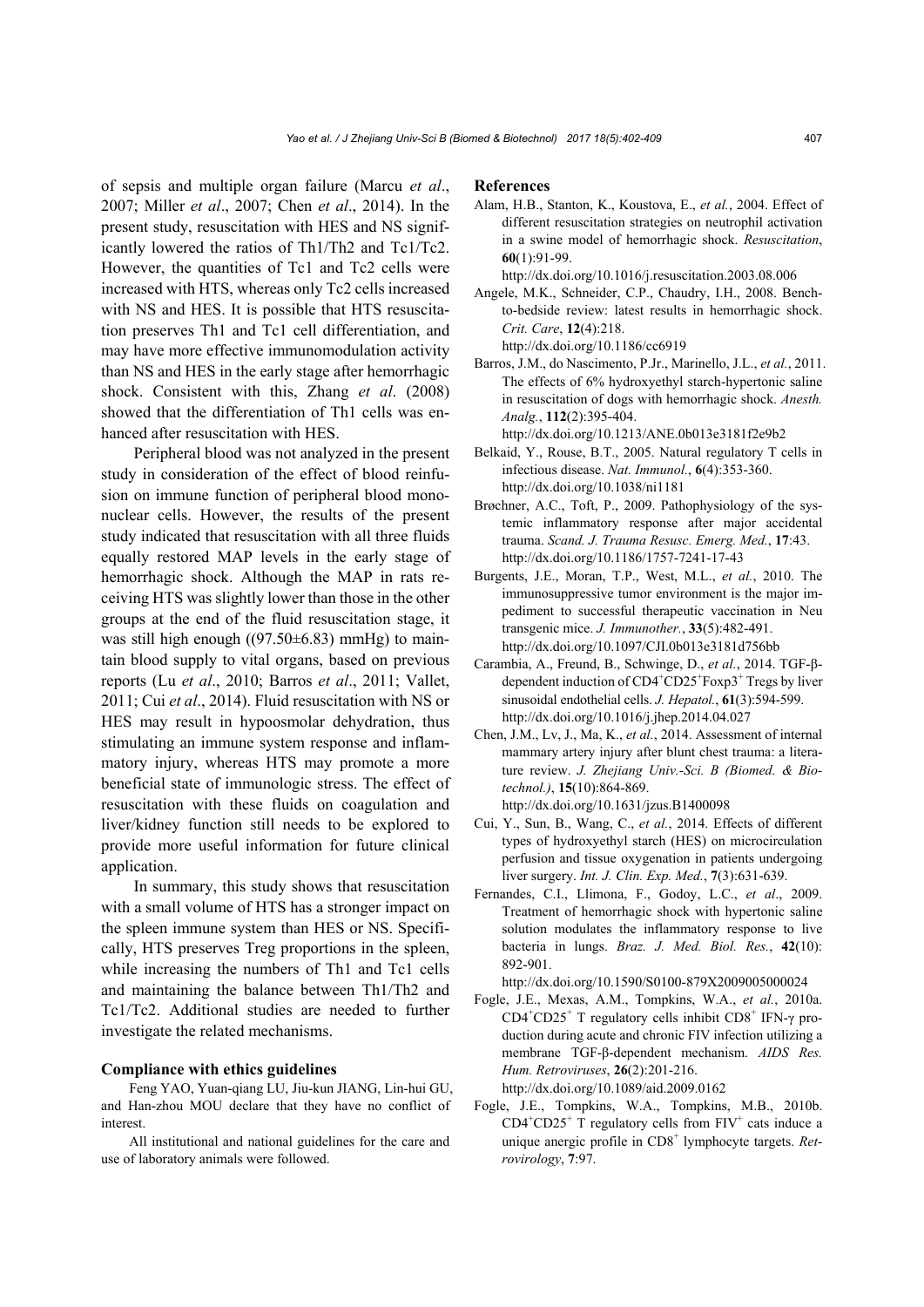http://dx.doi.org/10.1186/1742-4690-7-97

Gao, J., Zhao, W.X., Xue, F.S., *et al.*, 2009. Effects of different resuscitation fluids on acute lung injury in a rat model of uncontrolled hemorrhagic shock and infection. *J. Trauma*, **67**(6):1213-1219.

http://dx.doi.org/10.1097/TA.0b013e31818cc1e4

- Gurfinkel, V., Poggetti, R.S., Fontes, B., *et al.*, 2003. Hypertonic saline improves tissue oxygenation and reduces systemic and pulmonary inflammatory response caused by hemorrhagic shock. *J. Trauma*, **54**(6):1137-1145. http://dx.doi.org/10.1097/01.TA.0000064452.37534.29
- Isayama, K., Murao, Y., Saito, F., *et al*., 2012. Effects of hypertonic saline on CD4<sup>+</sup>CD25<sup>+</sup>Foxp3<sup>+</sup> regulatory T cells after hemorrhagic shock in relation to iNOS and cytokines. *J. Surg. Res.*, **172**(1):137-145. http://dx.doi.org/10.1016/j.jss.2010.07.042
- Ledderose, C., Bao, Y., Kondo, Y., *et al.*, 2016. Purinergic signaling and the immune response in sepsis: a review. *Clin. Ther.*, **38**(5):1054-1065. http://dx.doi.org/10.1016/j.clinthera.2016.04.002
- Li, J., Qian, C.N., Zeng, Y.X., 2009. Regulatory T cells and EBV associated malignancies. *Int. Immunopharmacol.*, **9**(5):590-592.

http://dx.doi.org/10.1016/j.intimp.2009.01.015

Loomis, W.H., Namiki, S., Ostrom, R.S., *et al.*, 2003. Hypertonic stress increases T cell interleukin-2 expression through a mechanism that involves ATP release, P2 receptor, and p38 MAPK activation. *J. Biol. Chem.*, **278**(7):4590-4596.

http://dx.doi.org/10.1074/jbc.M207868200

- Lu, Y.Q., Cai, X.J., Gu, L.H., *et al*., 2007. Hypertonic saline resuscitation maintains a more balanced profile of T-lymphocyte subpopulations in a rat model of hemorrhagic shock. *J. Zhejiang Univ.-Sci. B*, **8**(1):70-75. http://dx.doi.org/10.1631/jzus.2007.B0070
- Lu, Y.Q., Huang, W.D., Cai, X.J., *et al*., 2008. Hypertonic saline resuscitation reduces apoptosis of intestinal mucosa in a rat model of hemorrhagic shock. *J. Zhejiang Univ.-Sci. B*, **9**(11):879-884.

http://dx.doi.org/10.1631/jzus.B0820116

Lu, Y.Q., Gu, L.H., Huang, W.D., *et al.*, 2010. Effect of hypertonic saline resuscitation on heme oxygenase-1 mRNA expression and apoptosis of the intestinal mucosa in a rat model of hemorrhagic shock. *Chin. Med. J. (Engl.)*, **123**(11):1453-1458.

http://dx.doi.org/10.3760/cma.j.issn.0366-6999.2010.11.019

- Lu, Y.Q., Gu, L.H., Zhang, Q., *et al*., 2013. Hypertonic saline resuscitation contributes to early accumulation of circulating myeloid-derived suppressor cells in a rat model of hemorrhagic shock. *Chin. Med. J. (Engl.)*, **126**(7):1317- 1322.
- Maier, R.V., Alam, H.B., 2011. Hemostatic and pharmacologic resuscitation: results of a long-term survival study in a swine polytrauma model. *J. Trauma*, **70**(3):636-645. http://dx.doi.org/10.1097/TA.0b013e31820d0dcc

Marcu, A.C., Paccione, K.E., Barbee, R.W., *et al.*, 2007. Androstenetriol immunomodulation improves survival in a severe trauma hemorrhage shock model. *J. Trauma*, **63**(3):662-669.

http://dx.doi.org/10.1097/TA.0b013e31802e70d9

- Menger, M.D., Vollmar, B., 2004. Surgical trauma: hyperinflammation versus immunosuppression? *Langenbecks Arch. Surg.*, **389**(6):475-484. http://dx.doi.org/10.1007/s00423-004-0472-0
- Miller, A.C., Rashid, R.M., Elamin, E.M., 2007. The "T" in trauma: the helper T-cell response and the role of immunomodulation in trauma and burn patients. *J. Trauma*, **63**(6):1407-1417.

http://dx.doi.org/10.1097/TA.0b013e31815b839e

Moore, F.A., McKinley, B.A., Moore, E.E., 2004. The next generation in shock resuscitation. *Lancet*, **363**(9425): 1988-1996.

http://dx.doi.org/10.1016/S0140-6736(04)16415-5

- Moore, F.A., McKinley, B.A., Moore, E.E., *et al.*, 2006. Inflammation and the host response to injury, a large-scale collaborative project: patient-oriented research core standard operating procedures for clinical care. III. Guidelines for shock resuscitation. *J. Trauma*, **61**(1):82-89. http://dx.doi.org/10.1097/01.ta.0000225933.08478.65
- Murao, Y., Loomis, W., Wolf, P., *et al.*, 2003a. Effect of dose of hypertonic saline on its potential to prevent lung tissue damage in a mouse model of hemorrhagic shock. *Shock*, **20**(1):29-34.

http://dx.doi.org/10.1097/01.shk.0000071060.78689.f1

Murao, Y., Hata, M., Ohnishi, K., *et al.*, 2003b. Hypertonic saline resuscitation reduces apoptosis and tissue damage of the small intestine in a mouse model of hemorrhagic shock. *Shock*, **20**(1):23-28.

http://dx.doi.org/10.1097/01.shk.0000078832.57685.6c

Murao, Y., Isayama, K., Saito, F., *et al.*, 2009. Effect of hypertonic saline resuscitation on CD4<sup>+</sup>CD25<sup>+</sup> regulatory T cells and γδ T cells after hemorrhagic shock and resuscitation in relation to apoptosis and iNOS. *J. Trauma*, **67**(5):975-982.

http://dx.doi.org/10.1097/TA.0b013e3181b83b7a

- National Research Council, 2011. Guide for the Care and Use of Laboratory Animals, 8th Ed. The National Academies Press, Washington, DC, USA. http://grants.nih.gov/grants/ olaw/Guide-for-the-Care-and-Use-of-Laboratory-Animals. pdf [Accessed on Apr. 10, 2016].
- Tang, L., Bai, J., Chung, C.S., *et al.*, 2014. Active players in resolution of shock/sepsis induced indirect lung injury: immunomodulatory effects of Tregs and PD-1. *J. Leukoc. Biol.*, **96**(5):809-820.

http://dx.doi.org/10.1189/jlb.4MA1213-647RR

- Vallet, B., 2011. Intravascular volume expansion: which surrogate markers could help the clinician to assess improved tissue perfusion? *Anesth. Analg.*, **112**(2):258-259. http://dx.doi.org/10.1213/ANE.0b013e3182066299
- Vincenzi, R., Cepeda, L.A., Pirani, W.M., *et al.*, 2009. Small